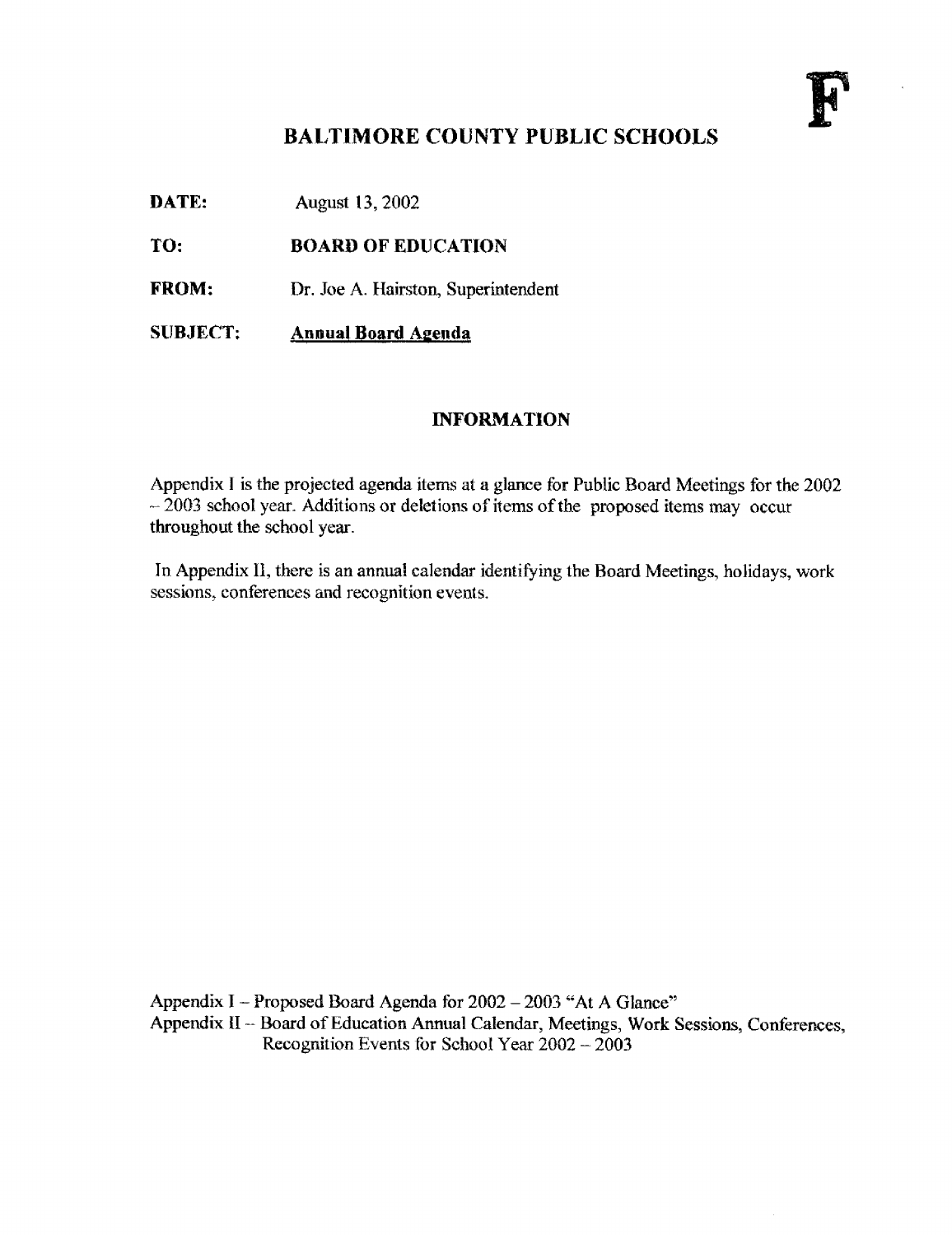| JULY<br>Budget Submission, if not done in June<br><b>Approval of Special Education</b><br><b>Comprehensive Plan</b><br><b>Goals of Superintendent</b><br>Retreat Planning7/9 Board Meeting*<br><b>Election of Board President</b><br><b>Election of Vice-President</b>                                                     | <b>AUGUST</b><br><b>Board President to Appoint Members of</b><br><b>Standing Committees</b><br><b>Benchmark of Board</b><br>8/13 Board Meeting*<br><b>Tuition Fees Rule (3611)</b> | <b>SEPTEMBER</b><br>9/9 Board Meeting*<br><b>Back-to-School Report and</b><br><b>Facilities</b><br>(staffing, enrollment, facilities,<br>etc.)<br><b>Tentative Retreat Schedule</b><br>9/24 Board Meeting*<br><b>State Capital Budget</b><br><b>Annual Achievement Report</b>   |
|----------------------------------------------------------------------------------------------------------------------------------------------------------------------------------------------------------------------------------------------------------------------------------------------------------------------------|------------------------------------------------------------------------------------------------------------------------------------------------------------------------------------|---------------------------------------------------------------------------------------------------------------------------------------------------------------------------------------------------------------------------------------------------------------------------------|
| <b>OCTOBER</b><br><b>Scheduled Public Hearings/Work</b><br>Sessions10/10 Board Meeting*<br><b>Enrollment</b><br><b>State Capital Budget Vote</b><br>10/22 Board Meeting*<br><i>*Includes: Purchasing/Contract Bids;</i><br><b>Personnel Matters; Policies; and</b><br><b>Advisory</b><br><b>Council Minutes/Nomination</b> | <b>NOVEMBER</b><br><b>School Calendar</b><br>11/4 Board Meeting*11/18 Board<br>Meeting*                                                                                            | <b>DECEMBER</b><br>Winter Holiday Schedule for Central<br>Office<br><b>Employees</b><br>12/3 Board Meeting*12/17 Board<br>Meeting <sup>*</sup><br><b>County Capital Budget</b><br><b>CAFR &amp; Single Audit</b><br>Presentation<br><b>Third Party Billing Annual</b><br>Report |
|                                                                                                                                                                                                                                                                                                                            |                                                                                                                                                                                    | <b>Color Legend: Red-Tasks</b><br><b>Blue—Board Meetings</b>                                                                                                                                                                                                                    |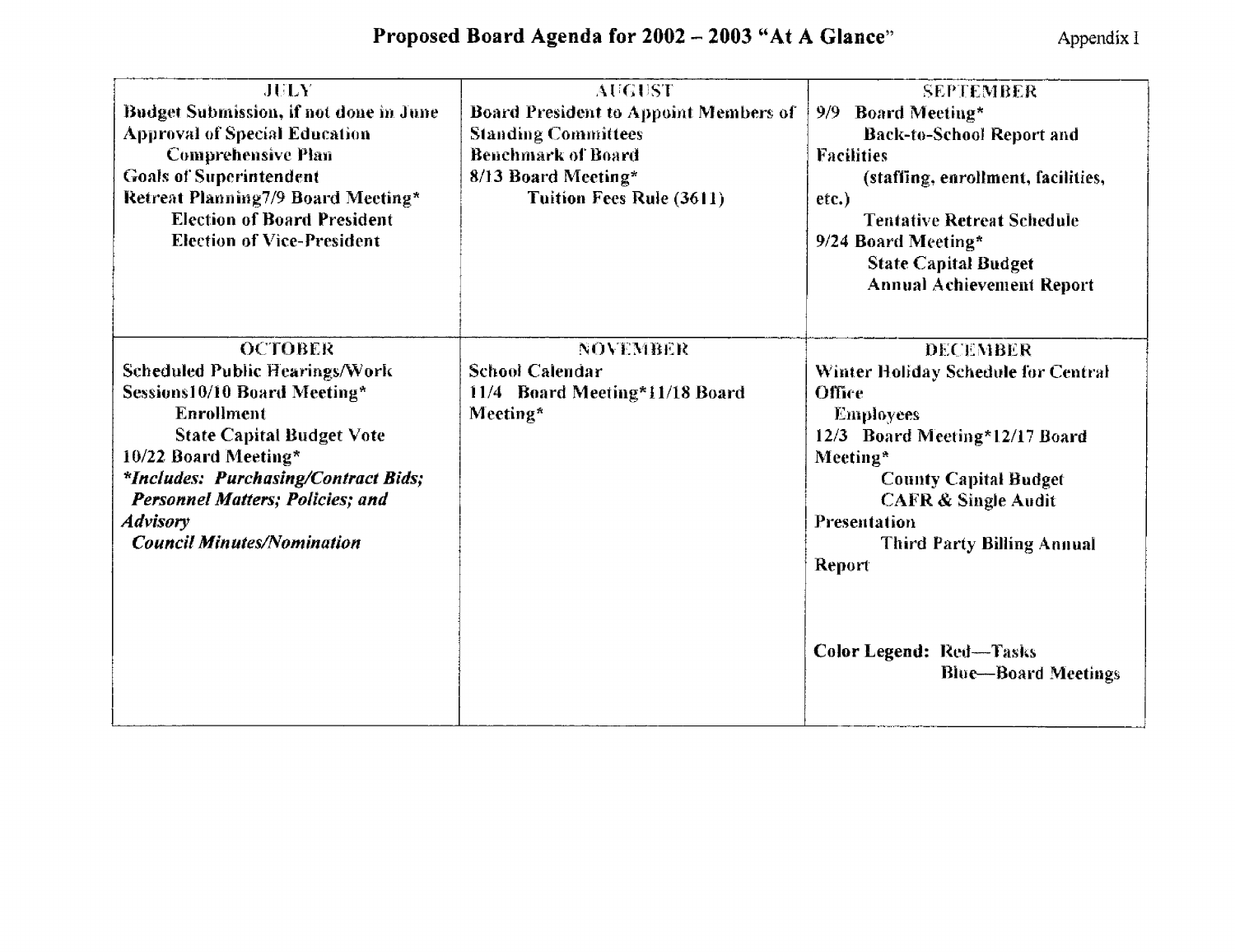| <b>JANUARY</b>                                | FEBRUARY                              | <b>MARCH</b>                               |
|-----------------------------------------------|---------------------------------------|--------------------------------------------|
| Scheduled Board Public Hearings/Work          | Scheduled Board Public Hearings/Work  | 3/11 Board Meeting*                        |
| <b>Sessions</b>                               | <b>Sessions</b>                       | <b>Recognition Social Workers'</b>         |
| <b>Goals Check of Board/Superintendent</b>    | 2/11 Board Meeting*                   | Month                                      |
| 1/14 Board Meeting*                           | <b>Recognition MSDE Awards</b>        | Legislation                                |
| Co. Capital Budget-Vote on                    | Update                                | 3/25 Board Meeting*                        |
| Recommendation                                | <b>Special Ed. Staffing Plan</b>      | Legislation                                |
| <b>Present Co. Operating Budget</b>           | <b>Technology Plan</b>                |                                            |
| <b>Recognition School Nurses' Day</b>         | Legislation                           |                                            |
| <b>Supplemental Grant Process</b>             | 2/26 Board Meeting*                   |                                            |
| (tentative)                                   | Budget Presentation to Co. Exec.      |                                            |
| 1/28 Board Meeting*                           | <b>Child Care Leases for 2003-04</b>  |                                            |
| <b>Recognition School Counselors'</b><br>Week | Legislation                           |                                            |
| <b>Comprehensive Construction</b>             |                                       |                                            |
| <b>Report</b>                                 |                                       |                                            |
| <b>Title 1 Public School Transfer</b>         |                                       |                                            |
| Option                                        |                                       |                                            |
| (tentative)                                   |                                       |                                            |
| Legislation                                   |                                       |                                            |
| <b>APRIL</b>                                  | <b>MAY</b>                            | JUNE                                       |
| 4/22 Board Meeting*                           | <b>Benchmarks for Superintendent</b>  | <b>Schedule of Operating/Capital</b>       |
| School Psychologists'/PPWs'                   | 5/13 Board Meeting*                   | <b>BudgetApproval of Special Education</b> |
| <b>Week</b>                                   | <b>Resource Officers' Agreement</b>   | Comprehensive Plan                         |
| <b>Contract for Private Duty Nurses</b>       | <b>Recognition of Better</b>          | Reevaluation of the System's Goals         |
| <b>Audit Readiness Update</b>                 | <b>Hearing/Speech</b>                 | Approval of Local Plan/Application for     |
| (tentative)                                   | <b>MOU Dept. of Juvenile Services</b> | <b>Vocational Education</b>                |
| <b>Proposed School Calendar</b>               | 5/27 Board Meeting*                   | 6/10 Board Meeting*                        |
| Proposed Schedule of Board                    | <b>Magnet School Report</b>           | <b>Adoption of FY04 Budget</b>             |
| Meetings                                      |                                       | <b>FY03 Closeout BAT</b>                   |
| <b>Legislative Summary</b>                    |                                       | <b>Negotiated Settlements</b>              |
|                                               |                                       | <b>Educational Facilities Master</b>       |
|                                               |                                       | <b>Plan</b>                                |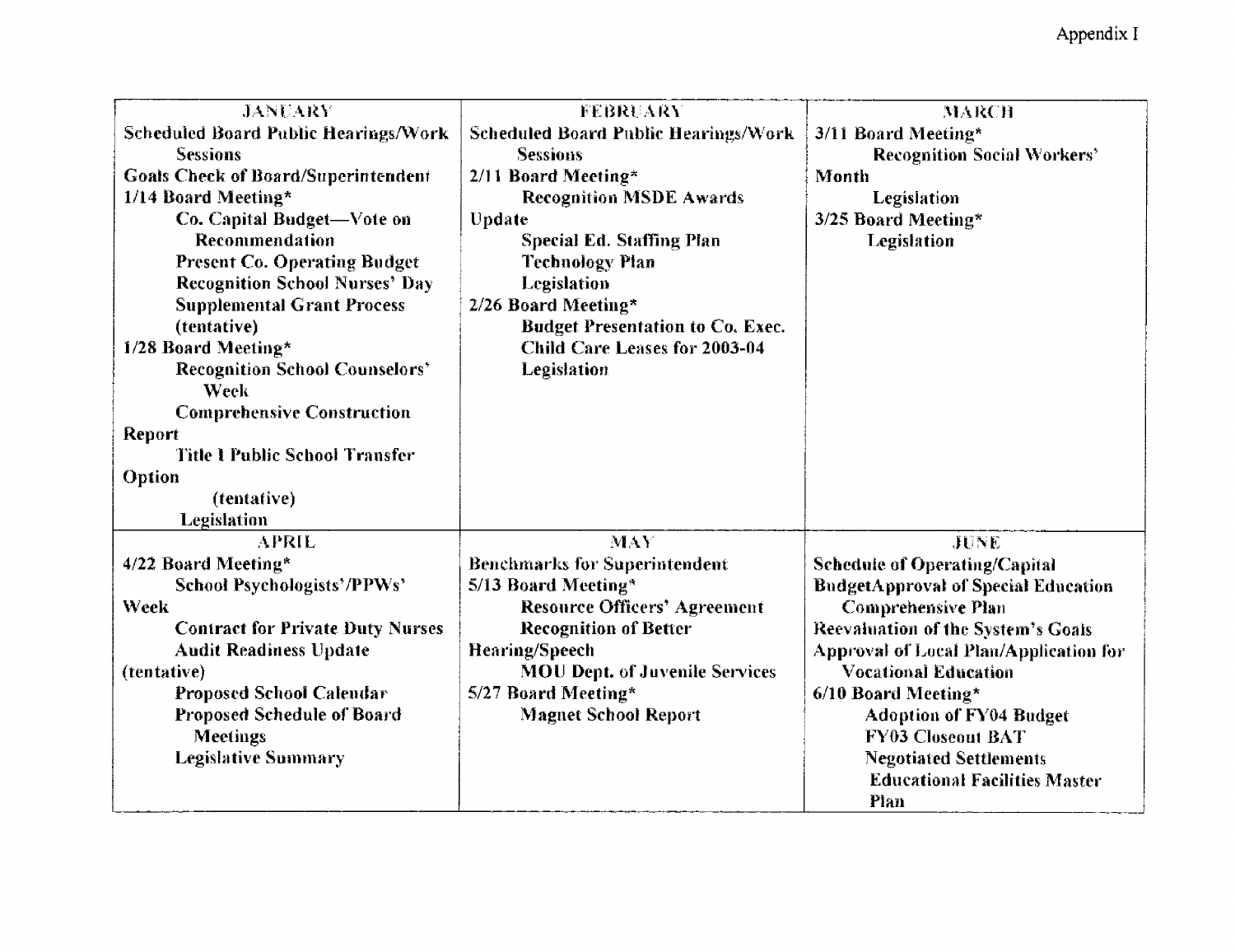

BALTIMORE COUNTY PUBLIC SCHOOLS

# BOARD OF EDUCATION MANUAL

ANNUAL CALENDAR

**MEETINGS** 

**WORK SESSIONS** 

**CONFERENCES** 

**RECOGNITION EVENTS** 

# **FOR**

# **SCHOOL YEAR 2002 - 2003**

SCHOOL YEAR CALENDAR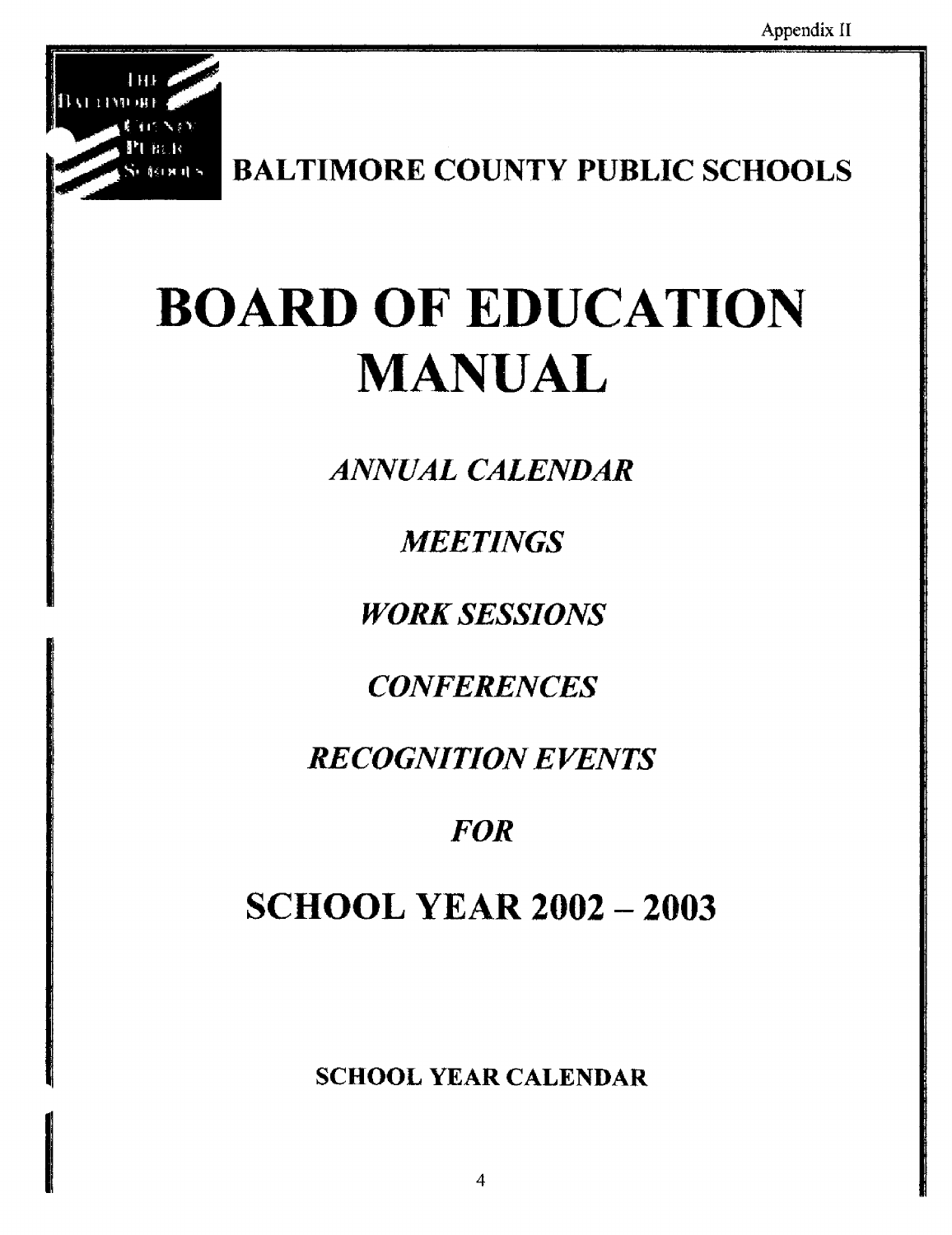$2002 - 2003$ 

| <b>COLOR LEGEND:</b>                                                          |  |
|-------------------------------------------------------------------------------|--|
| <b>Board Meetings</b>                                                         |  |
| <b>Holidays</b>                                                               |  |
| <b>Planning and Professional</b><br>Development Days at the<br><b>Schools</b> |  |
| <b>Election Events</b>                                                        |  |
| <b>Recognition - Special Event</b>                                            |  |
| Conference                                                                    |  |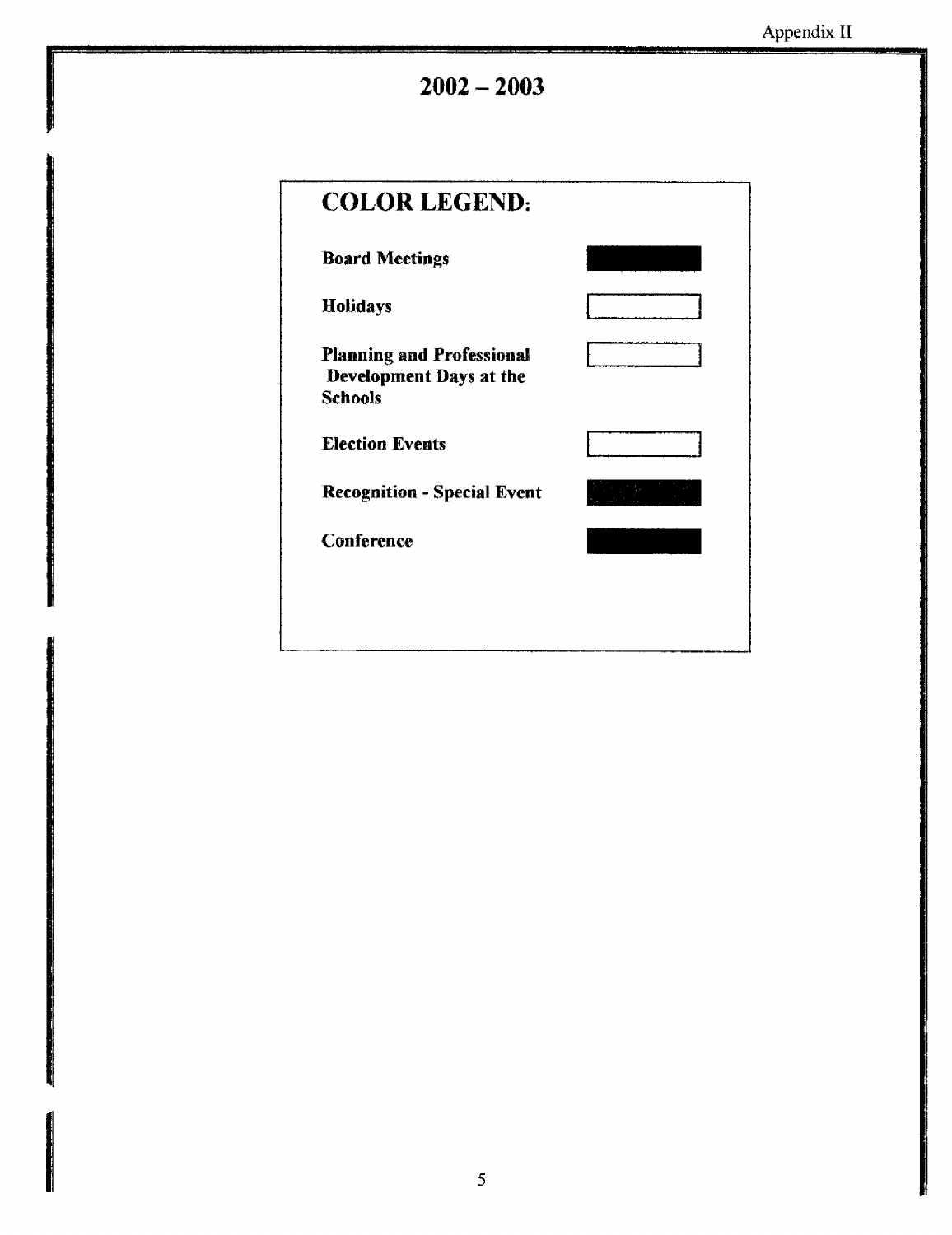Appendix II

|                         | <u>an a shekara ta shekara ta sh</u><br><b>JULY 2002</b> |                         |                         |                         |                          |            |                | <b>OCTOBER 2002</b>            |                   |                                      |                         |                                                                                                                                                                                                                                                              |                |  |
|-------------------------|----------------------------------------------------------|-------------------------|-------------------------|-------------------------|--------------------------|------------|----------------|--------------------------------|-------------------|--------------------------------------|-------------------------|--------------------------------------------------------------------------------------------------------------------------------------------------------------------------------------------------------------------------------------------------------------|----------------|--|
| <b>SUN</b>              | <b>MON</b>                                               | <b>TUE</b>              | <b>WED</b>              | <b>THU</b>              | <b>FRI</b>               | <b>SAT</b> | <b>SUN</b>     | <b>MON</b>                     | <b>TUE</b>        | <b>WED</b>                           | <b>THU</b>              | FRI                                                                                                                                                                                                                                                          | <b>SAT</b>     |  |
|                         | $\mathbf{1}$                                             | $\mathbf{2}$            | $\overline{\mathbf{3}}$ | $\overline{\mathbf{4}}$ | 5                        | 6          |                |                                | $\mathbf{1}$      | $\overline{2}$                       |                         |                                                                                                                                                                                                                                                              |                |  |
| $\overline{7}$          | 8                                                        |                         | 10                      | 11                      | 12                       | 13         |                |                                |                   |                                      |                         | 11                                                                                                                                                                                                                                                           | 12             |  |
| 14                      | 15                                                       | 16                      | 17                      | 18                      | 19                       | 20         | 13             | 14<br>Cokun-<br><b>Bus Day</b> | 15                | 16                                   | 17                      | 18<br><b>MSTA</b>                                                                                                                                                                                                                                            | 19             |  |
| 21                      | 22                                                       | 23                      | 24                      | 25                      | 26                       | 27         | 20             | 21<br>$\mathbf{P}\mathbf{D}$   |                   | 23                                   |                         | 25                                                                                                                                                                                                                                                           | 26             |  |
| 28                      | 29                                                       | 30                      | 31                      |                         |                          |            | 27             | 28                             | 29                | 30                                   | 31                      |                                                                                                                                                                                                                                                              |                |  |
|                         | <b>AUGUST 2002</b>                                       |                         |                         |                         |                          |            |                | <b>NOVEMBER 2002</b>           |                   |                                      |                         |                                                                                                                                                                                                                                                              |                |  |
| <b>SUN</b>              | <b>MON</b>                                               | <b>TUE</b>              | <b>WED</b>              | <b>THU</b>              | <b>FRI</b>               |            | <b>SAT</b> SUN | <b>MON</b>                     | <b>TUE</b>        | <b>WED</b>                           | <b>THU</b>              | <b>FRI</b>                                                                                                                                                                                                                                                   | <b>SAT</b>     |  |
|                         |                                                          |                         |                         | 1                       | $\mathbf{2}$             | 3          |                |                                |                   |                                      |                         | $\mathbf{1}$<br>Half<br>Day                                                                                                                                                                                                                                  | $\overline{2}$ |  |
| $\overline{\mathbf{4}}$ | 5                                                        | 6                       | $\overline{7}$          | 8                       | 9                        | 10         | 3              |                                | 5<br>Elec.<br>Day | 6                                    | 7                       | 8                                                                                                                                                                                                                                                            | 9              |  |
| $\mathbf{11}$           | 12                                                       |                         | 14                      | 15                      | 16                       | 17         | 10             | 11<br>Vet Day                  | 12                | 13                                   | 14                      | 15                                                                                                                                                                                                                                                           | 16             |  |
| 18                      | 19<br><b>Teacher</b><br>Оr<br>Daty                       | 20                      | 21                      | 22                      | 23                       | 24         | 17             |                                | 88                | 57<br><b>American Education Week</b> | 5                       | en de la familie de la familie de la familie de la familie de la familie de la familie de la familie de la fa<br>La familie de la familie de la familie de la familie de la familie de la familie de la familie de la familie d<br>enna<br>breann<br>binana) | 23             |  |
| 25                      | 26<br>School<br>Opens                                    | 27                      | 28                      | 29                      | 30                       | 31         | 24             |                                | 26                | 27<br>PD                             | 28<br>Thanks-<br>giving | 29<br>Thanks-<br>giving                                                                                                                                                                                                                                      | 30             |  |
|                         | <b>SEPTEMBER 2002</b>                                    |                         |                         |                         |                          |            |                |                                |                   | <b>DECEMBER 2002</b>                 |                         |                                                                                                                                                                                                                                                              |                |  |
| <b>SUN</b>              | <b>MON</b>                                               | <b>TUE</b>              | <b>WED</b>              | THU                     | <b>FRI</b>               | <b>SAT</b> | <b>SUN</b>     | <b>MON</b>                     | <b>TUE</b>        | <b>WED</b>                           | <b>THU</b>              | <b>FRI</b>                                                                                                                                                                                                                                                   | <b>SAT</b>     |  |
| $\mathbf{1}$            | $\overline{2}$<br>Labor<br>Day                           | $\overline{\mathbf{3}}$ | 4                       | 5                       | 6                        | 7          | 1              | $\overline{2}$                 |                   | 4                                    | 5                       | 6<br>Half<br>Day                                                                                                                                                                                                                                             | $\overline{7}$ |  |
| 8                       |                                                          | 10<br>Prim<br>Elect.    | 11                      | 12                      | 13<br><b>Half</b><br>Day | 14         | $\bf{8}$       | 9                              | 10                | 11                                   | 12                      | 13                                                                                                                                                                                                                                                           | 14             |  |
| 15                      | 16<br>Yom<br>Kipper                                      | 17                      | 18                      | 19                      | 20                       | 21         | 15             | 16                             |                   | 18                                   | 19                      | 20                                                                                                                                                                                                                                                           | 21             |  |
| 22                      | 23                                                       |                         | 25                      | 26                      | 27                       | 28         | 22             | 23                             | 24                | 25                                   | 26<br>Winter Holiday    | 27                                                                                                                                                                                                                                                           | 28             |  |
| 29                      | 30                                                       |                         |                         |                         |                          |            | 29             | 30<br>$\mathbf{u}$             | 31                |                                      |                         |                                                                                                                                                                                                                                                              |                |  |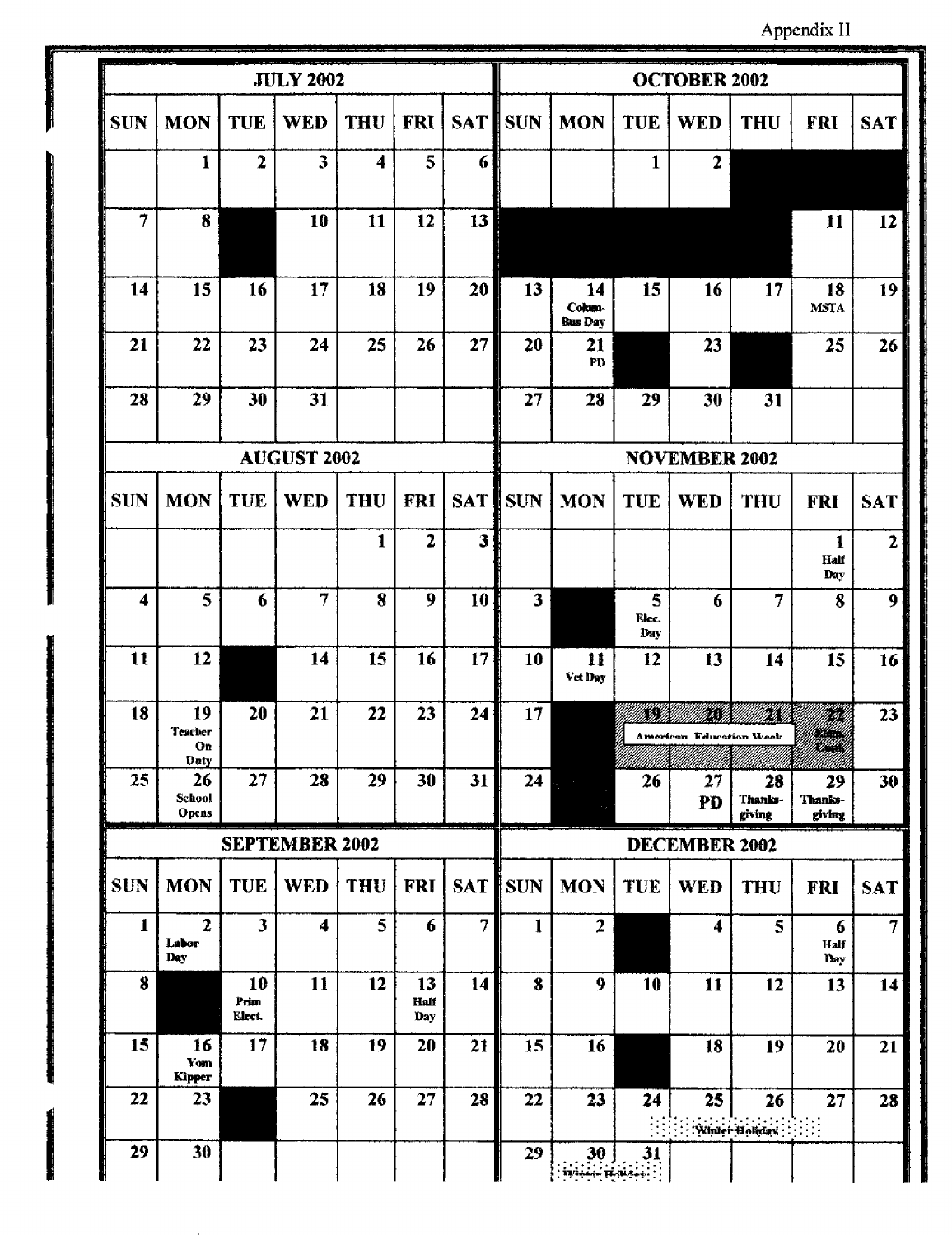|              |                         |                      | <b>JANUARY 2003</b>   |                                     | <b>APRIL 2003</b>               |              |                 |                     |                         |                                        |                                   |                                |                 |
|--------------|-------------------------|----------------------|-----------------------|-------------------------------------|---------------------------------|--------------|-----------------|---------------------|-------------------------|----------------------------------------|-----------------------------------|--------------------------------|-----------------|
| <b>SUN</b>   | <b>MON</b>              | <b>TUE</b>           | <b>WED</b>            | <b>THU</b>                          | <b>FRI</b>                      | <b>SATI</b>  | <b>SUN</b>      | <b>MON</b>          | <b>TUE</b>              | <b>WED</b>                             | <b>THU</b>                        | <b>FRI</b>                     | <b>SAT</b>      |
|              |                         |                      | 1<br>New<br>Years1    | $\overline{2}$<br>School\<br>Reopen | 3                               | 4            |                 |                     | $\mathbf{I}$            | $\overline{2}$                         | $\overline{\mathbf{3}}$           | 4<br><b>HALF</b><br><b>DAY</b> | 5               |
| 5            | 6                       | $\overline{7}$       | 8                     | 9                                   | 10                              | 11           | 6               | 7                   | 8                       | 9                                      | 10                                | 11                             | 12              |
| 12           | 13                      |                      | 15<br>[Lather<br>King | 16                                  | 17                              | 18           | 13              | 14<br>ÚЧ.           | 15                      | 16<br>SPRING BREAK : : : : : : : : : : | 17 <sub>17</sub>                  | 18                             | 19              |
| 19           | 20                      | 21                   | 22                    | 23                                  | 24                              | 25           | 20              | 21                  |                         | 23                                     |                                   | 25                             | 26              |
| 26           | 27                      |                      | 29                    | 30                                  | 31<br><b>Half</b><br>Day        |              | 27              | 28                  | 29                      | 30                                     |                                   |                                |                 |
|              |                         | <b>FEBRUARY 2003</b> |                       | <b>MAY 2003</b>                     |                                 |              |                 |                     |                         |                                        |                                   |                                |                 |
| <b>SUN</b>   | <b>MON</b>              | <b>TUE</b>           | <b>WED</b>            | <b>THU</b>                          | <b>FRI</b>                      | <b>SAT</b>   | <b>SUN</b>      | <b>MON</b>          | <b>TUE</b>              | <b>WED</b>                             | <b>THU</b>                        | <b>FRI</b>                     | <b>SAT</b>      |
|              |                         |                      |                       |                                     |                                 | 1            |                 |                     |                         |                                        | 1                                 | 2                              | 3               |
| $\mathbf{2}$ | 3                       | 4                    | 5                     | $\boldsymbol{6}$                    | $\overline{7}$                  | 8            | 4               | 5                   | 6                       | 7                                      | 8                                 | 9                              | 10              |
| 9            | 10                      |                      | 12                    |                                     | 14<br>PD                        | 15           | 11              | 12                  |                         | 14                                     | 15                                | 16                             | 17              |
| 16           | 17<br>PRES.<br>DAY      | 18                   | 19                    |                                     |                                 |              | 18              |                     | 20                      | 21                                     | 22                                | 23                             | 24              |
|              | 24                      | 25                   |                       | 27 <sub>1</sub>                     | 28                              |              | 25 <sub>1</sub> | 26<br>Mem-<br>Orlal |                         | 28                                     | 29                                | 30                             | 31              |
|              | <b>MARCH 2003</b>       |                      |                       |                                     |                                 |              |                 | <b>JUNE 2003</b>    |                         |                                        |                                   |                                |                 |
| <b>SUN</b>   | <b>MON</b>              | <b>TUE</b>           | <b>WED</b>            | <b>THU</b>                          | <b>FRI</b>                      | <b>SAT</b>   | <b>SUN</b>      | <b>MON</b>          | <b>TUE</b>              | <b>WED</b>                             | <b>THU</b>                        | <b>FRI</b>                     | <b>SAT</b>      |
|              |                         |                      |                       |                                     |                                 | $\mathbf{1}$ | $\mathbf{I}$    | $\overline{2}$      | $\overline{\mathbf{3}}$ | 4                                      | 5                                 | 6                              | $\overline{7}$  |
| $\mathbf{2}$ | $\overline{\mathbf{3}}$ | 4                    | 5                     | 6                                   | $\overline{7}$                  | $\bf{8}$     | 8               | 9                   |                         | 11                                     | 12                                | 13                             | 14              |
| 9            | 10                      |                      | 12                    | 13                                  | 14                              | 15           | 15              | 16                  | 17<br>Half<br>Day H     | Half <sup>18</sup><br>Day H,<br>M & E  | Last <sup>19</sup><br>Day<br>Sch. | 20                             | 21 <sup>1</sup> |
| 16           | 17 <sub>17</sub>        | 18                   | 19                    | 20                                  | 21                              | 22           | $\mathbf{2}$    | 23                  | 24                      | 25                                     | 26                                | 27                             | 28              |
| 23           | 24                      |                      | 26                    | 27                                  | 28<br><b>HALF</b><br><b>DAY</b> | 29           | 29              | 30                  |                         |                                        |                                   |                                |                 |
| 30           | 31                      |                      |                       |                                     |                                 |              |                 |                     |                         |                                        |                                   |                                |                 |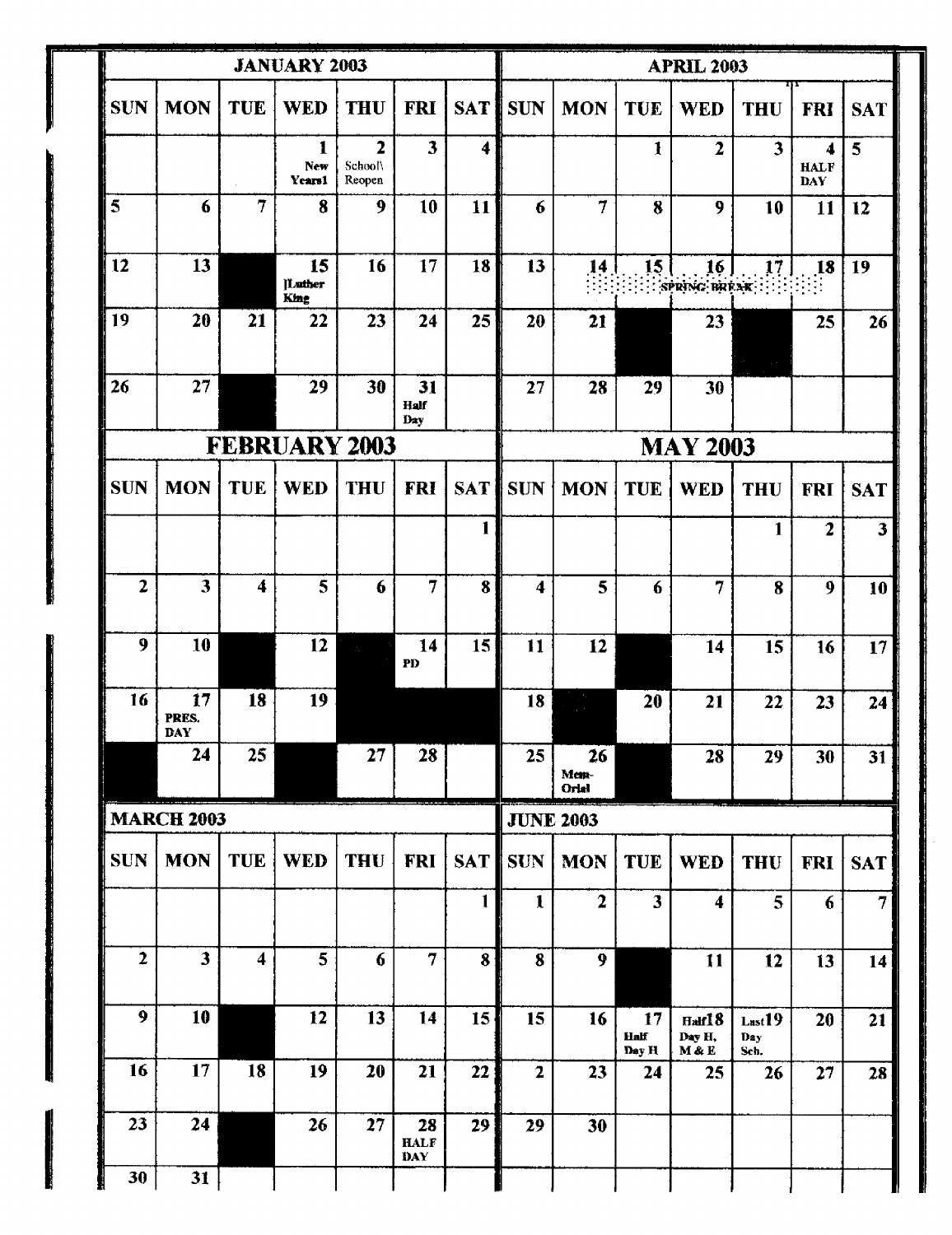# MONTH OF JULY

#### MEETINGS - TUESDAY - JULY 9, 2002\*

Building Committee

Closed Session

Executive Session if Needed

#### PUBLIC BOARD MEETING AT 7:30 P.M.

Election of Board President

Election of Vice-President

Budget Submission, if not done in June

Approval of Special Education Comprehensive Plan

Goals of Superintendent

Retreat Planning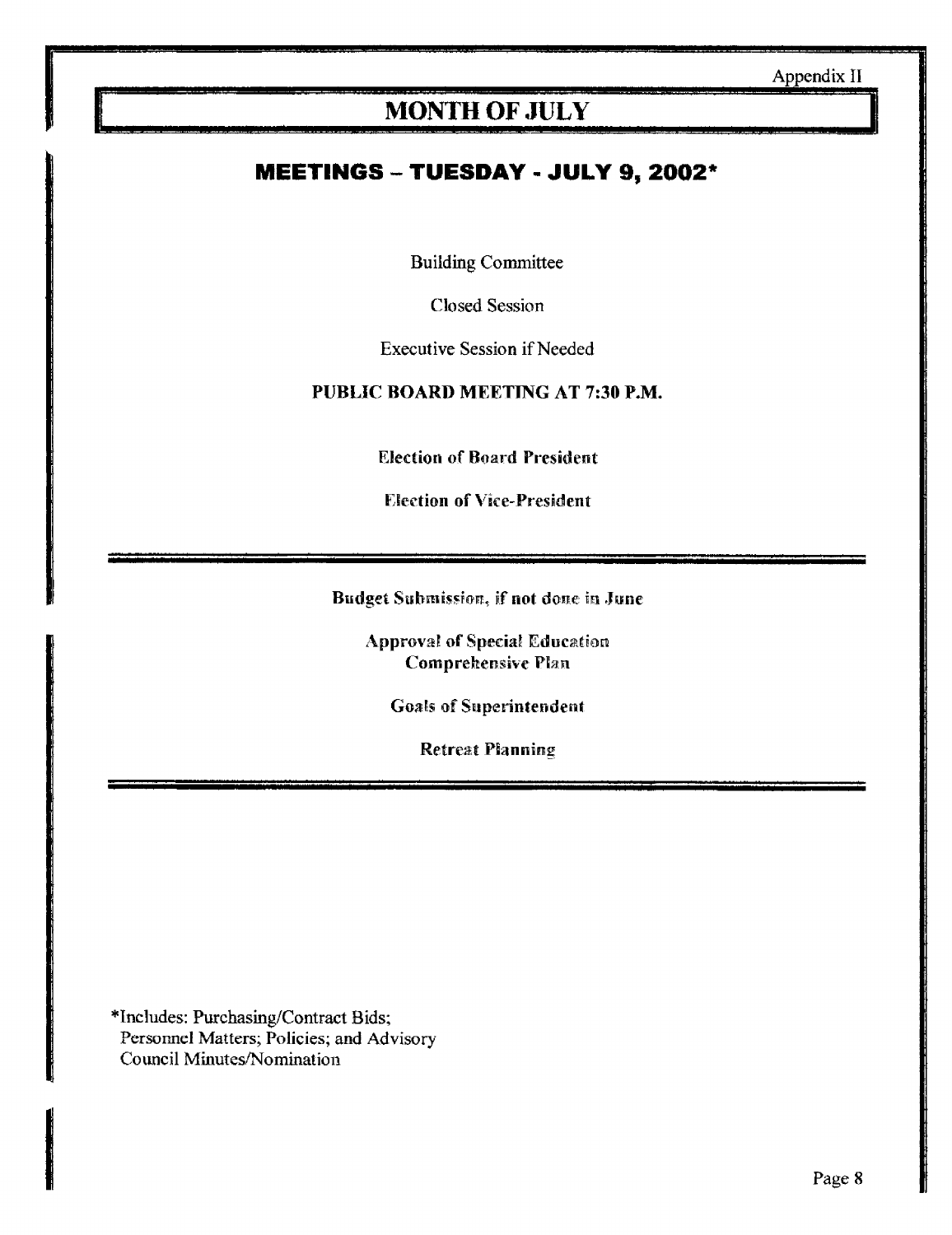# MONTH OF AUGUST

#### **MEETINGS -- TUESDAY -- AUGUST 13, 2002\***

Building Committee

Closed Session

Executive Session if Needed

PUBLIC BOARD MEETING AT 7:30 P.M.

Tuition Pees Rule (3611)

Board President to Appoint Members of Standing Committees

Benchmark of Board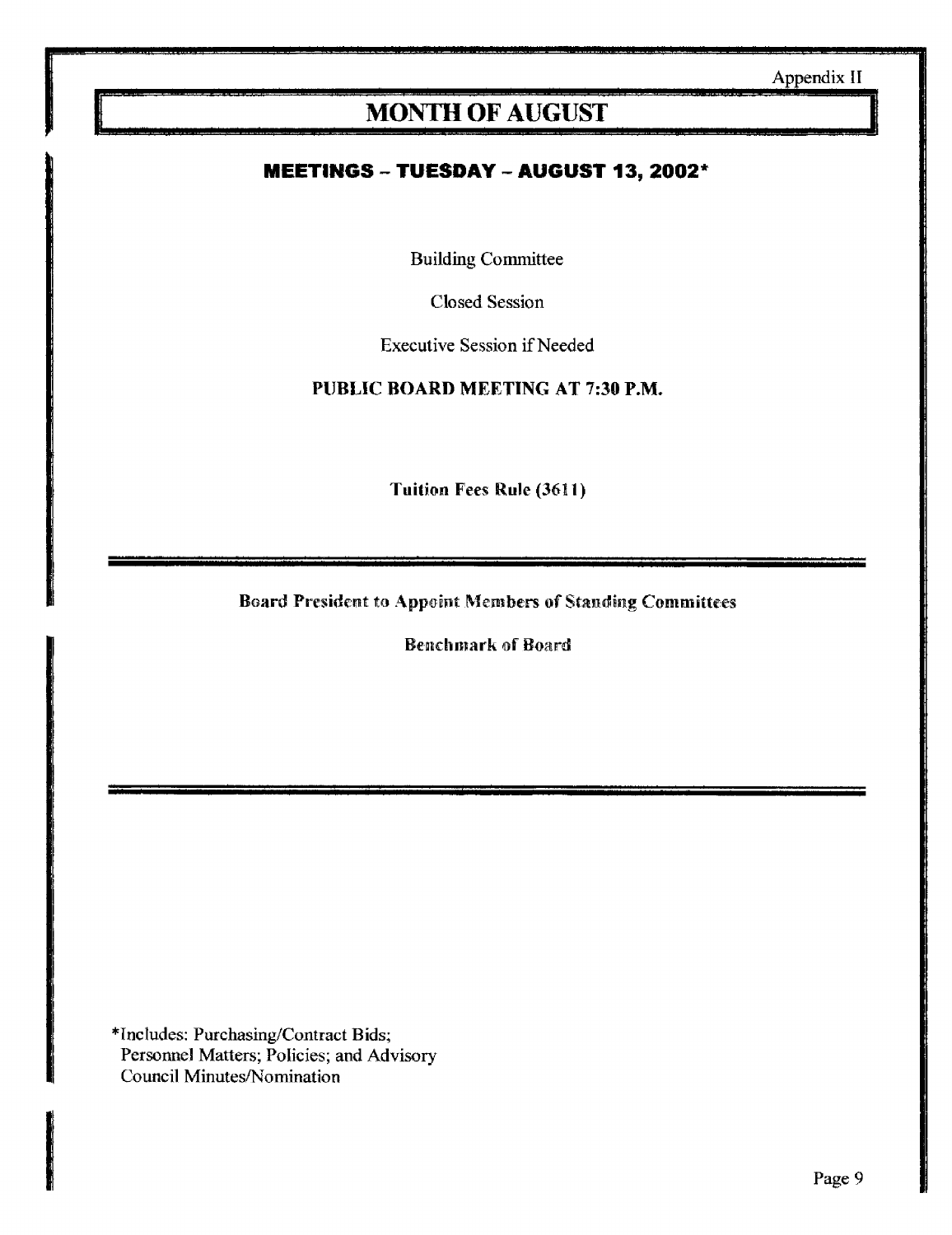# MONTH OF SEPTEMBER

#### **MEETINGS - MONDAY, SEPTEMBER 9, 2002\***

Building Committee

Closed Session

Executive Session if Needed

#### PUBLIC BOARD MEETING AT 7:30 P.M.

Back-to-School Report and Facilities (staffing, enrollment, facilities, etc.)

Tentative Retreat Schedule

#### MEETINGS - TUESDAY, SEPTEMBER 24, 2002\*

Building Committee

Closed Session

Executive Session if Needed

#### PUBLIC BOARD MEETING AT 7:30 P.M.

State Capital Budget

Annual Achievement Report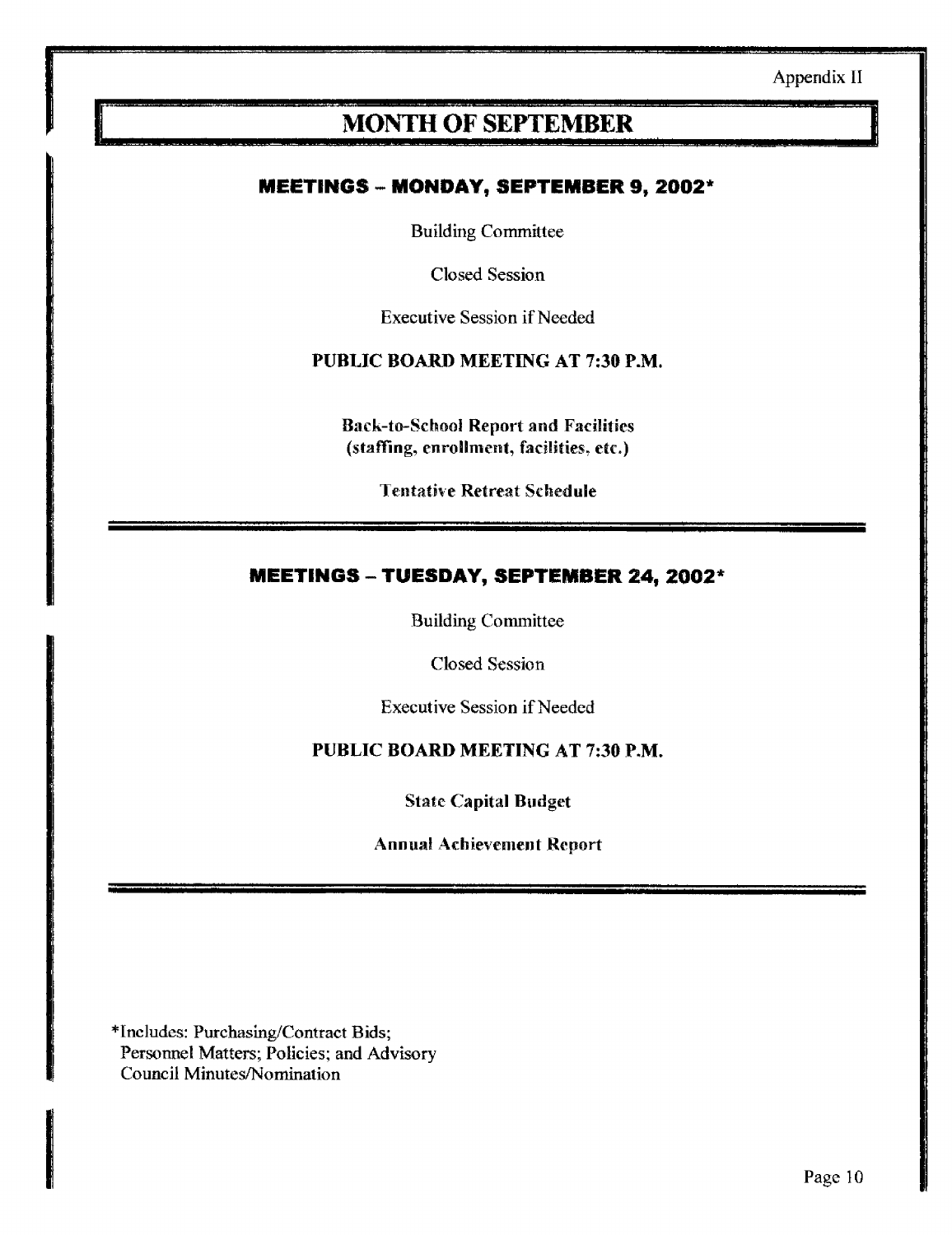# MONTH OF OCTOBER

#### MEETINGS - THURSDAY, OCTOBER 10, 2002\*

Building Committee

Closed Session

Executive Session if Needed

#### PUBLIC BOARD MEETING AT 7:30 P.M.

Enrollment

State Capital Budget Vote

#### MEETINGS - TUESDAY, OCTOBER 22, 2002\*

Building Committee

Closed Session

Executive Session if Needed

PUBLIC BOARD MEETING AT 7:30 P.M.

Scheduled Public Budget Hearings/Work Sessions CUBE - October 3-6, Seattle, WA  $NFUSSD - Oct. 6 - 10, Atlanta, GA$ MABE -- October 24 Ocean City, MD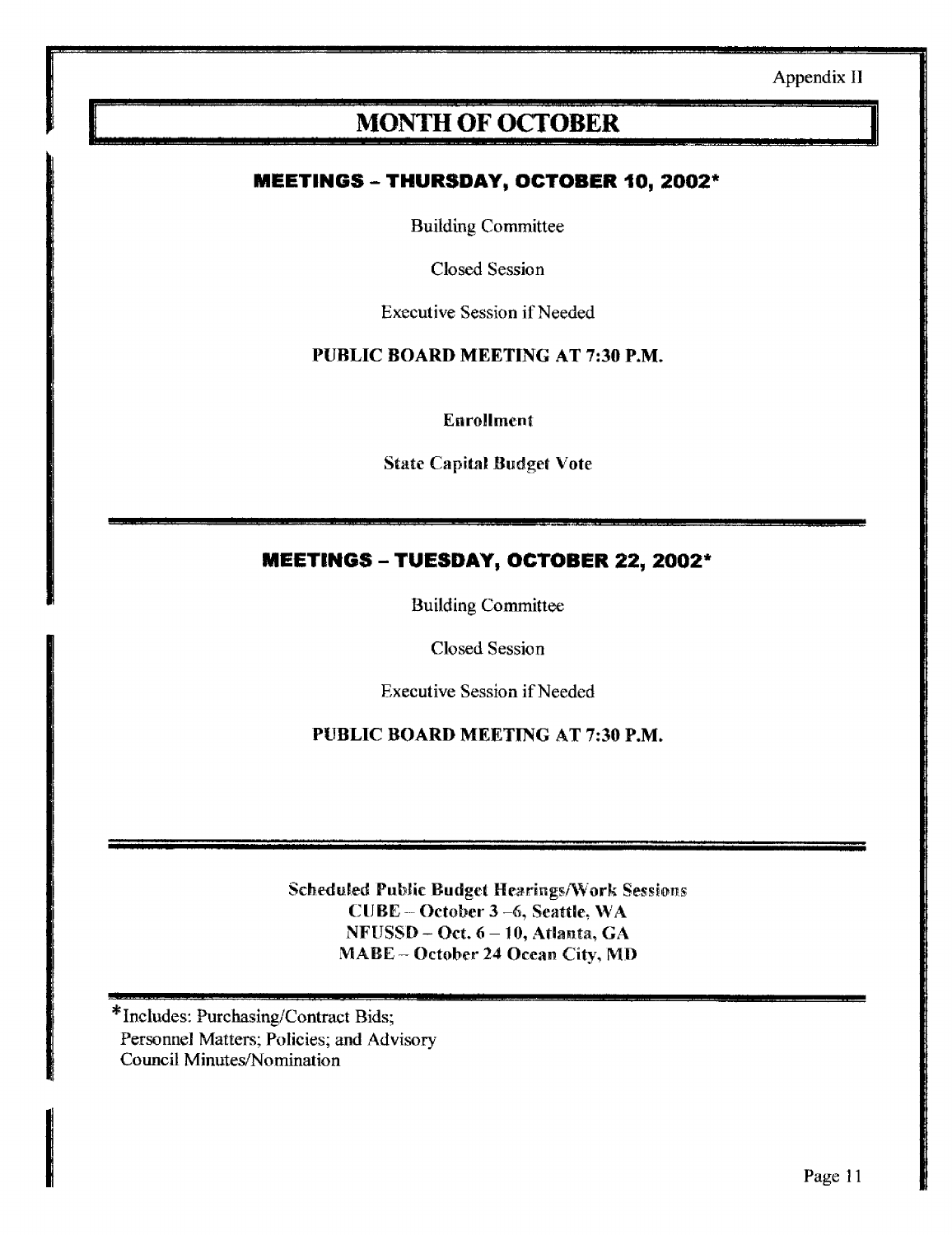# **MONTH OF NOVEMBER**

#### MEETINGS - MONDAY, NOVEMBER 4,2002\*

Building Committee

Closed Session

Executive Session if Needed

PUBLIC BOARD MEETING AT 7:30 P.M.

#### MEETINGS - MONDAY, NOVEMBER 18, 2002\*

Building Committee

Closed Session

Executive Session if Needed

PUBLIC BOARD MEETING AT 7:30 P.M.

School Calendar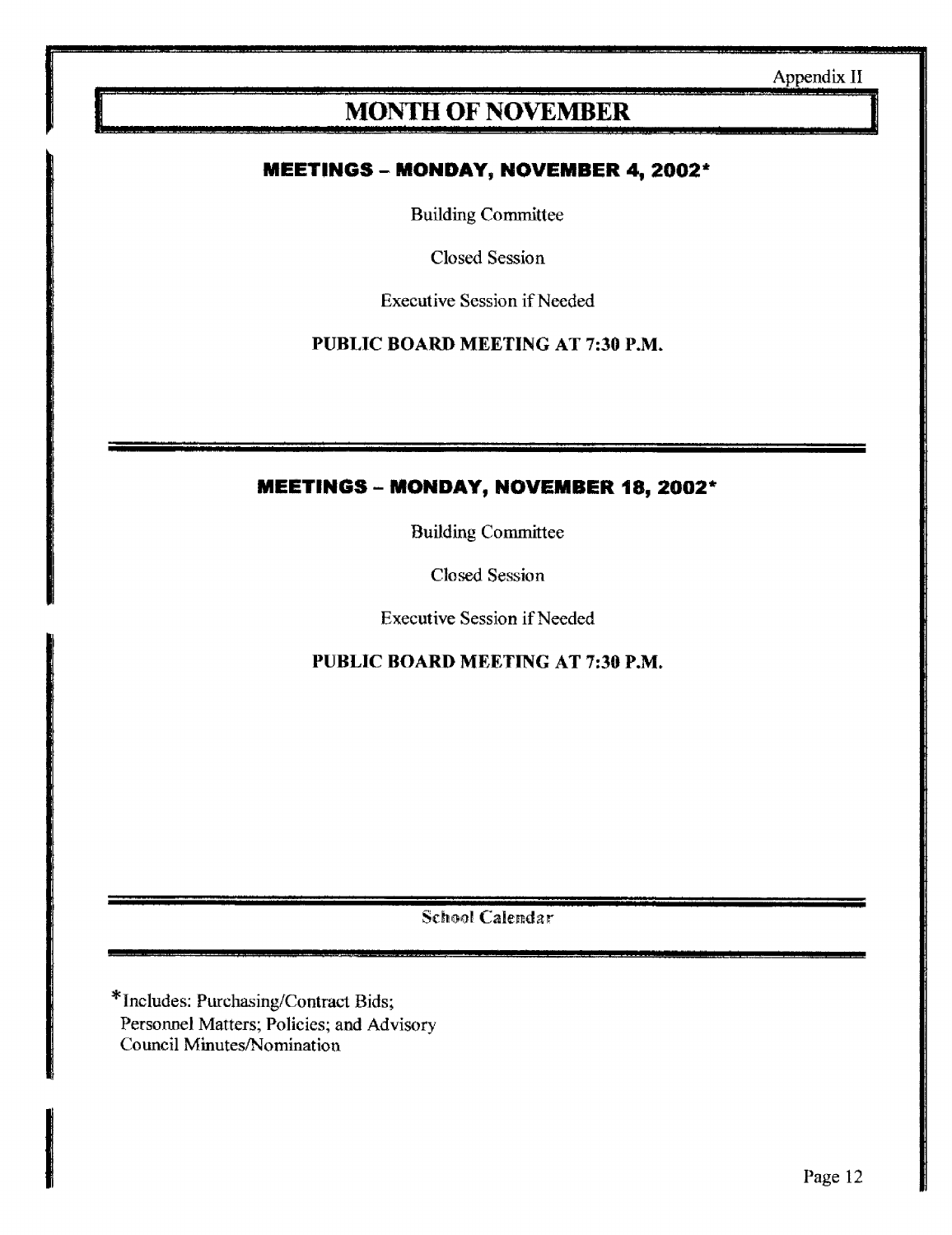## MONTH OF DECEMBER

#### MEETINGS -- TUESDAY, DECEMBER 3,2002\*

Building Committee

Closed Session

Executive Session if Needed

PUBLIC BOARD MEETING AT 7:30 P.M.

AGENDA

#### MEETINGS - TUESDAY, DECEMBER 77, 2002\*

Building Committee

Closed Session

Executive Session if Needed

PUBLIC BOARD MEETING AT 7:30 P.M.

County Capital Budge

CAFR and Single Audit Presentation

Third Party Billing Annual Report

Winter Holiday Schedule for Central Office Employees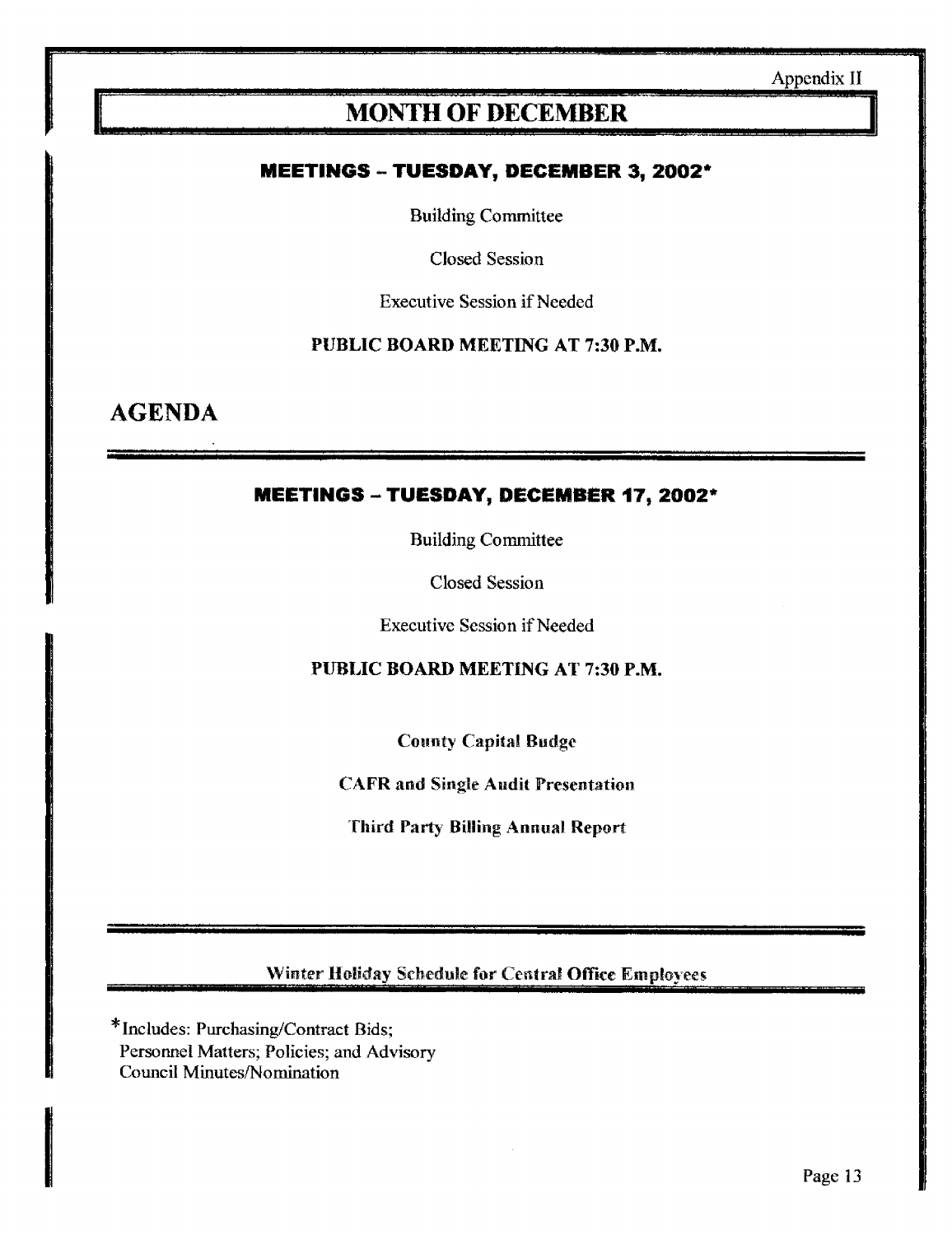# MONTH OF JANUARY

#### MEETINGS - TUESDAY, JANUARY 14,2003\*

Building Committee

Closed Session

Executive Session if Needed

#### PUBLIC BOARD MEETING AT 7:30 P.M.

County Capital Budget-Vote on Recommendation

Presentation of the County Operating Budget

Recognition School Nurses' Day

Supplemental Grant Process (tentative)

#### **MEETINGS - TUESDAY, JANUARY 28, 2003\***

Building Committee

Closed Session

Executive Session if Needed

#### PUBLIC BOARD MEETING AT 7:30 P.M.

Recognition School Counselors' Week

Comprehensive Construction Report

Title <sup>I</sup> Public School Transfer Option(tentative)

Legislation

Board and Superintendent Goals Check; Scheduled Board Public Hearings/Work Sessions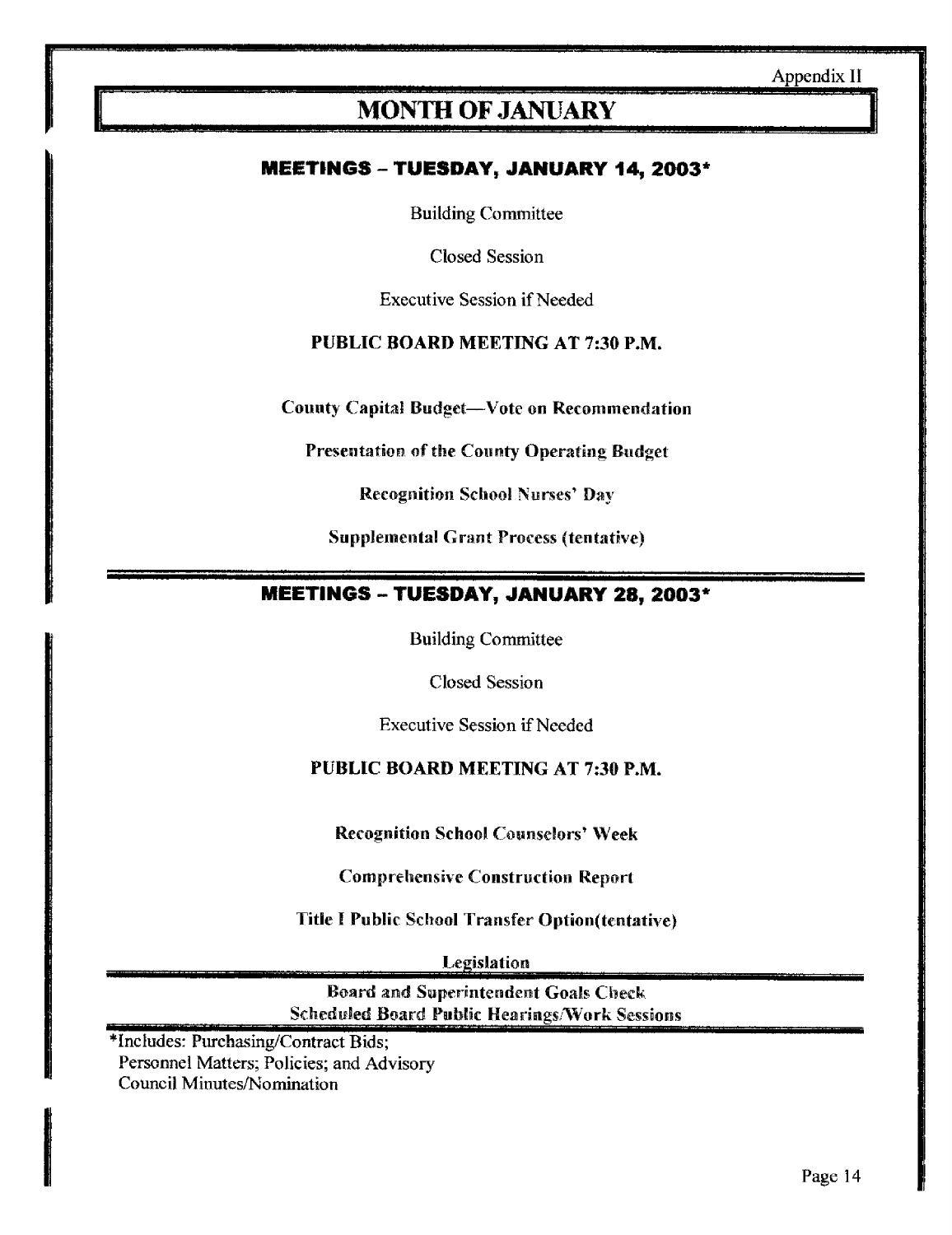## **MONTH OF FEBRUARY**

#### MEETINGS - TUESDAY, FEBRUARY 11 2003'

Building Committee

Closed Session

Executive Session if Needed

#### PUBLIC BOARD MEETING AT 7:30 P.M.

Recognition MSDE Awards Update

Special Ed. Staffing Plan

Technology Flan

Legislation

#### MEETINGS - WEDNESDAY, FEBRUARY 26,2003\*

Building Committee

Closed Session

Executive Session if Needed

#### PUBLIC BOARD MEETING AT 7:30 P.M.

Budget Presentation to County. Executive

Child Care Leases for 2003-04

**Legislation** 

AASA - February <sup>20</sup> - <sup>23</sup> - New Orleans, LA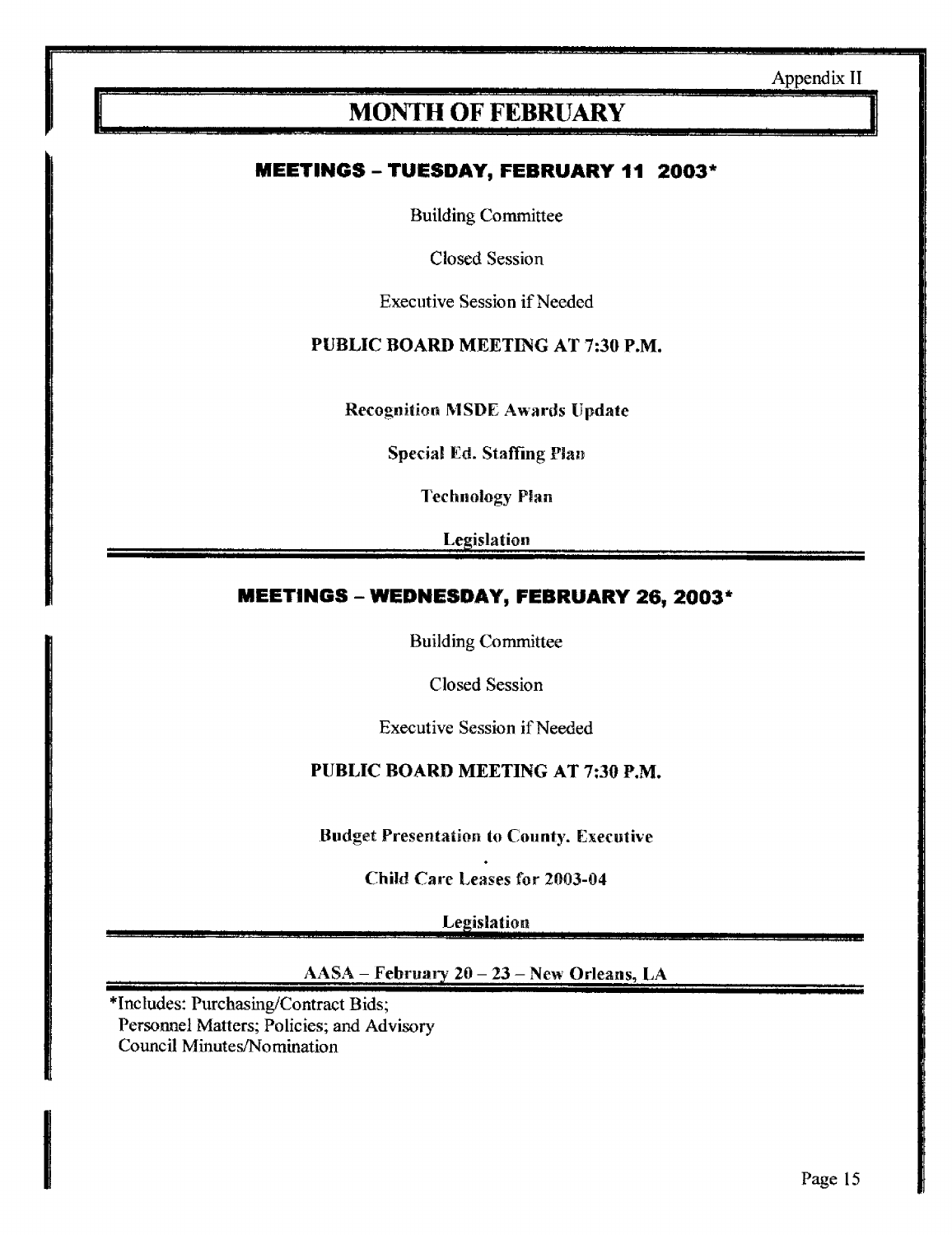# MONTH OF MARCH

#### **MEETINGS - TUESDAY, MARCH 11, 2003\***

Building Committee

Closed Session

Executive Session if Needed

#### PUBLIC BOARD MEETING AT 7:30 P.M.

**Recognition Social Workers' Month** 

Legislation

#### MEETINGS - TUESDAY, MARCH 25, 2003\*

Building Committee

Closed Session

Executive Session if Needed

#### PUBLIC BOARD MEETING AT 7:30 P.M.

AGENDA

Legislation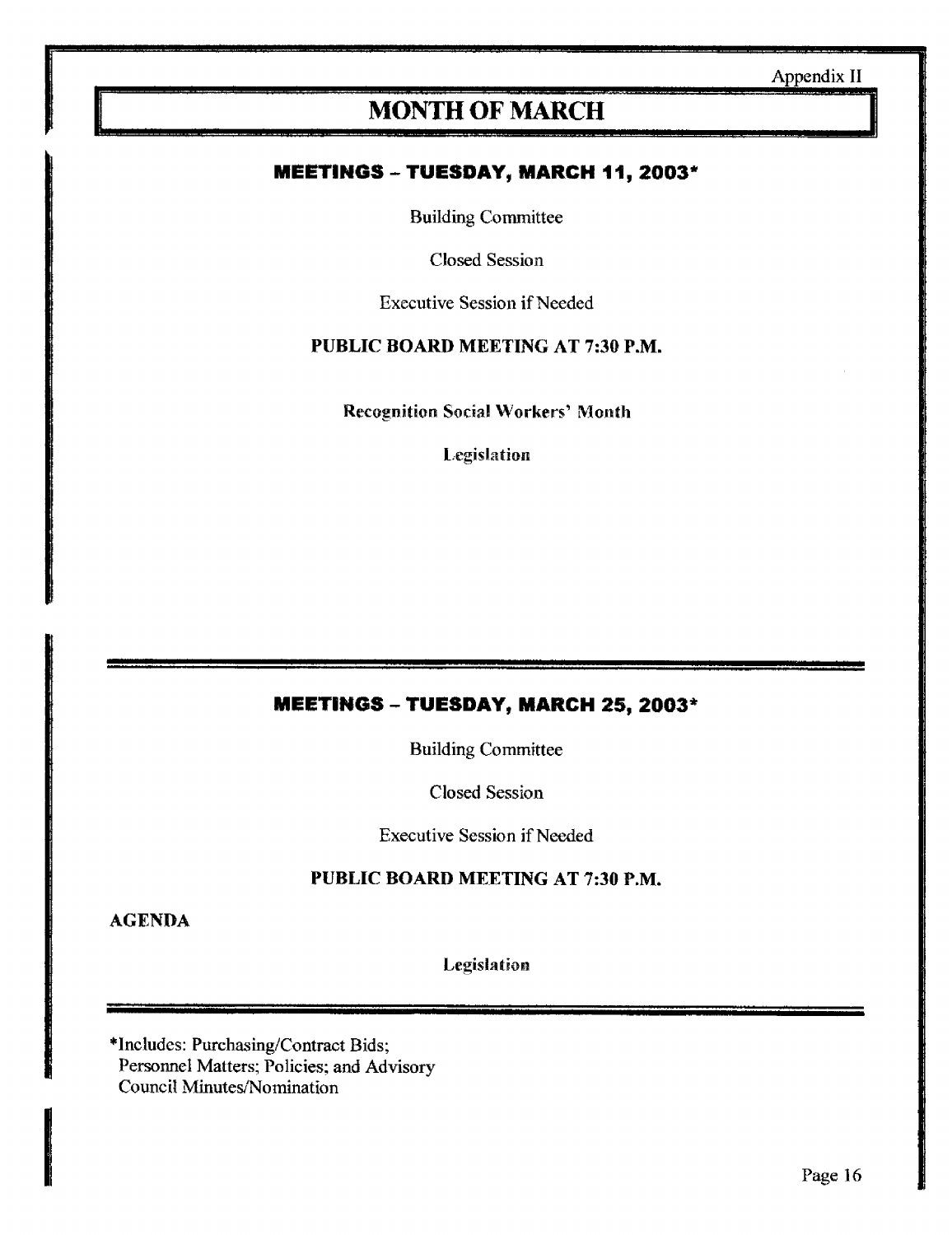# MONTH OF APRIL,

#### MEETINGS - TUESDAY, APRIL 22, 2003\*

Building Committee

Closed Session

Executive Session if Needed

#### PUBLIC BOARD MEETING AT 7:30 P.M.

School Psychologists'/Pupil Personnel Workers' Week

Contract for Private Duty Nurses

Audit Readiness Update (tentative)

Proposed School Calendar

Proposed Schedule of Board Meetings

Legislative Summary

\*Includes: Purchasing/Contract Bids; Personnel Matters; Policies; and Advisory Council Minutes/Nomination

# MONTH OF MAY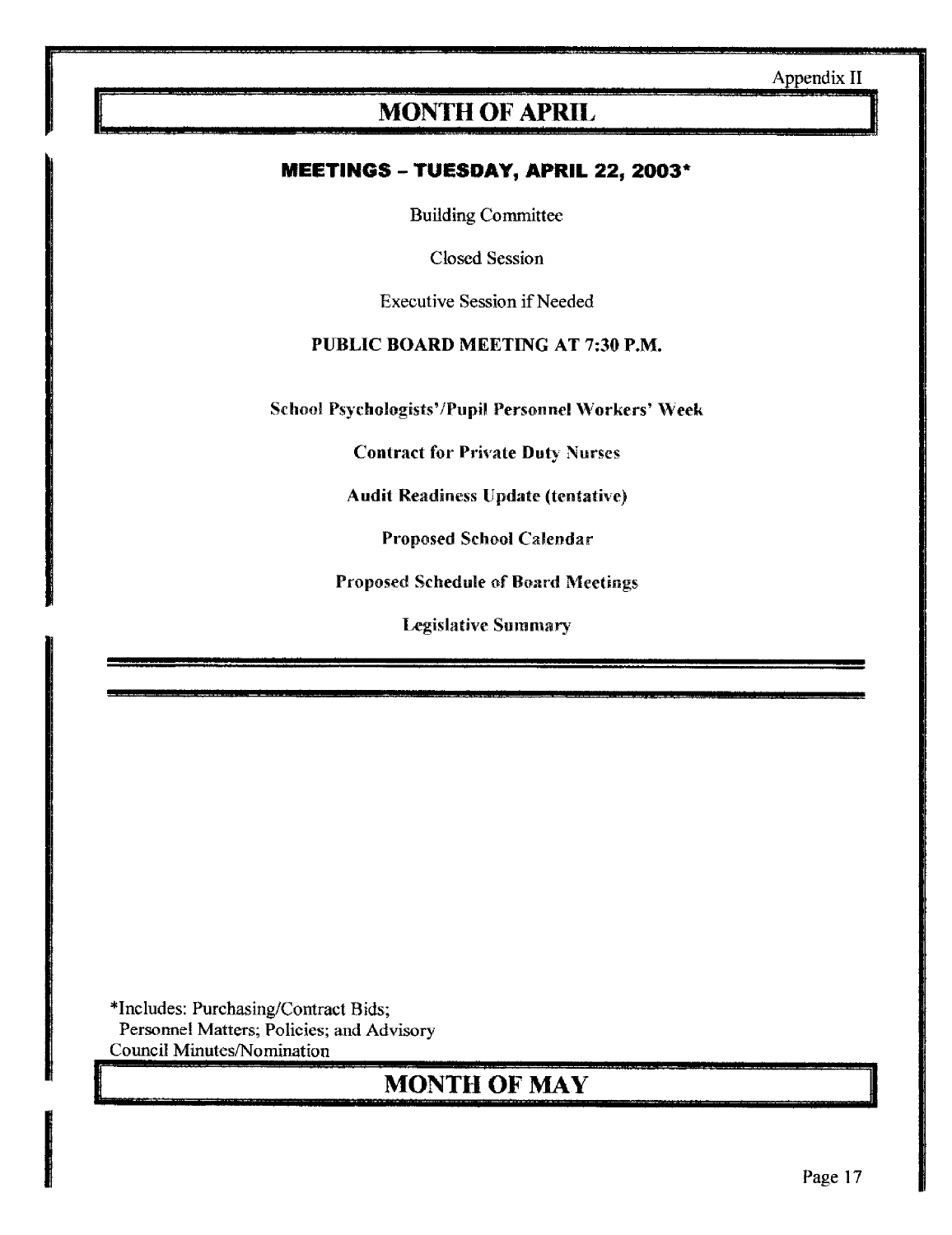#### MEETINGS - TUESDAY, MAY 13, 2003\*

Building Committee

Closed Session

Executive Session if Needed

PUBLIC BOARD MEETING AT 7:30 P.M.

Resource Officers' Agreement

Recognition of Better Hearing/Speech

MOU Dept. of Juvenile Services

#### MEETINGS - TUESDAY, MAY 27, 2003\*

Building Committee

Closed Session

Executive Session if Needed

#### PUBLIC BOARD MEETING AT 7:30 P.M.

AGENDA

Magnet School Report

Benchmarks for Superintendent